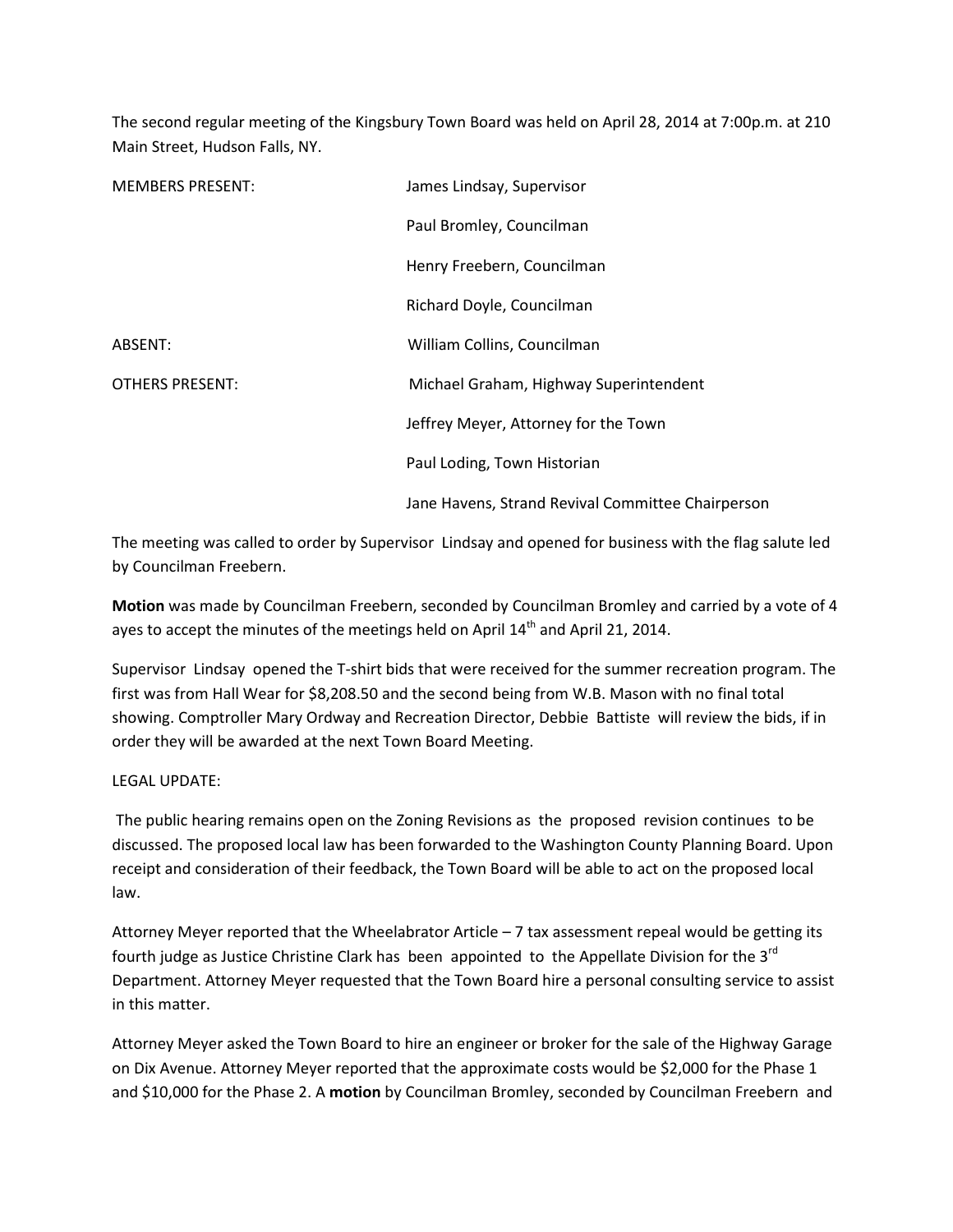carried by a vote of 4 ayes to do a Request for Proposal. The bids would be returned for the May 12, 2014 Town Board Meeting.

Motion by Councilman Bromley, seconded by Councilman Freebern and carried by a vote of 4 ayes to set a public hearing for May 12, at 7:05 p.m. for the adoption of a local law authorizing a partial real property tax exemption under section 458-a of the New York State Real Property Tax Law for a Veteran's Alternative Exemption to Gold Star Parents. A Gold Star Parent is the parent of a child who died in the line of duty while serving in the United States armed forces during a period of war.

Attorney Stefanie Bitter from Bartlett, Pontiff, Stewart & Rhodes and Tony Dawson and James Riccardi, present owners of Spa City Recycling and Anthony Morrow from East Side Auto were present to represent Northeast Metal Recyclers. They are attempting to obtain a license to start a scrap recycling operation , including car crushing, on property located at 2323 Route 149 in the Town of Kingsbury, currently East Side Metals and Recycling. Dawson, Riccardi and Morrow would lease the property with the intent to purchase at a later time. The results of a DEC inspection will be available April 30, 2014. After much discussion it was decided to wait before any final decision was made. If necessary a special board meeting will be conducted on Monday May 5, 2014, otherwise the matter will be on the agenda of the May12, 2014 Town Board meeting.

Motion made by Councilman Freebern, seconded by Councilman Doyle and carried by a vote of 4 ayes to extend the junkyard license to Eastside Metals and Recycling for two weeks or until the next Town Board meeting on May 12, 2014.

Supervisor Lindsay reported on the possible expansion of Sewer District # 2. The next step for the Town Board is to identify what parcels should be included in the expansion, schedule a public hearing and receive feedback from residents.

## REPORTS:

Town Historian Paul Loding reported that he had been asked to do another book and is seeking pictures to use. He has yet to sign a contract, but the book will have pictures of different locations portraying the past and the present. Loding also spoke of the passing of Nikki Piscitelli who was the famous lady that made hundreds of May baskets, stating that it will not be the same this May 1st.

## WRITTEN REPORTS:

Motion by Councilman Freebern, seconded by Councilman Doyle, carried by a vote of 4 ayes to accept the reports of certain officers for the months of February and March.

| Code Enforcement Officer:                                                            | No. Permits 3; Total Fees: \$515.00                      |
|--------------------------------------------------------------------------------------|----------------------------------------------------------|
| Dog Control Officer – February & March:                                              | Complaints/Calls: 10/22; Seizures: 3/0; Unlicensed dogs: |
| 7/14; Euthanasia: 0/0; Summons issued: 0/0; Bites investigated: 0/3; Mileage: 97/100 |                                                          |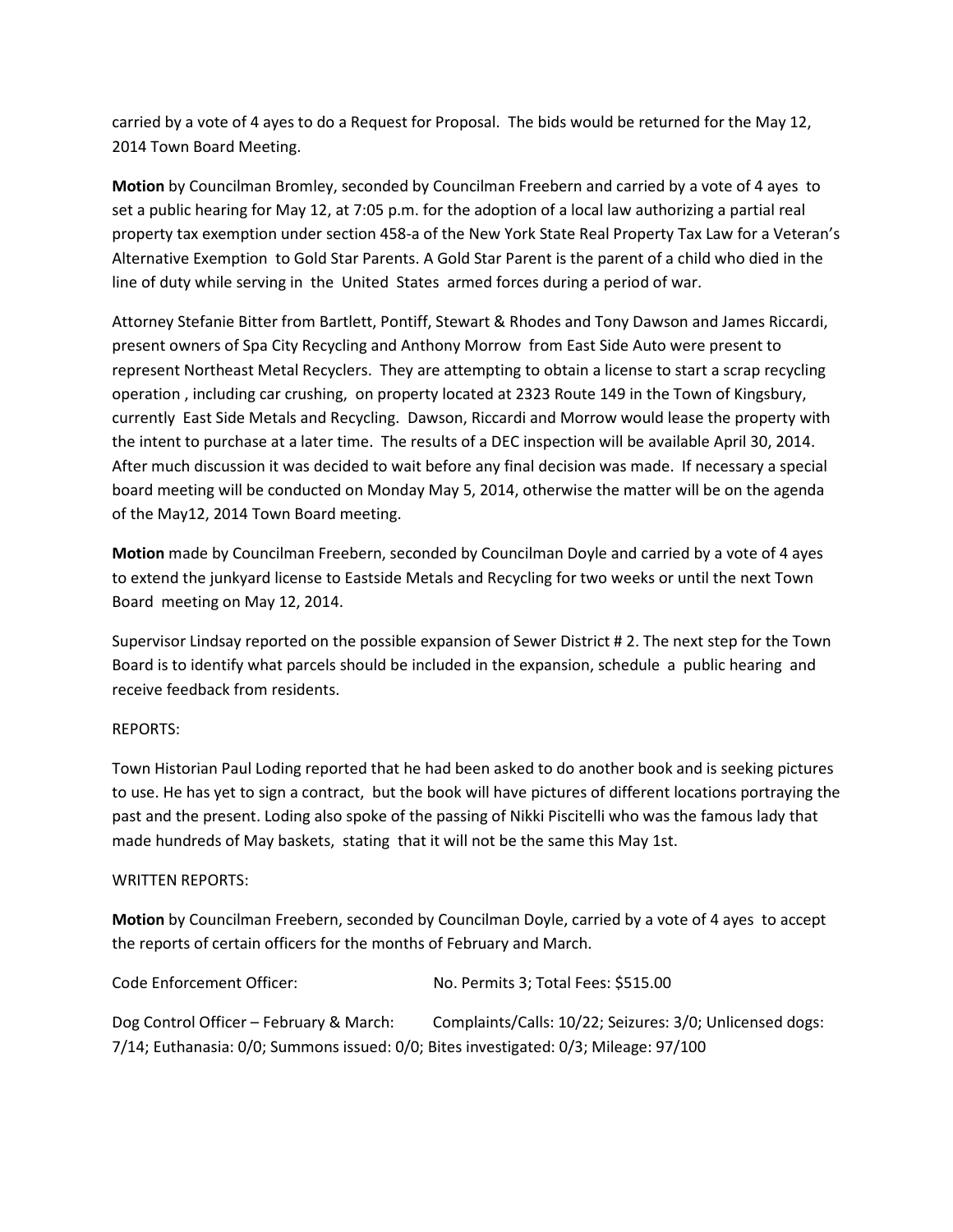Town Clerk: The Paid to EnCon: \$493.91; Paid to NYS Dept. of Health: 490.00; Paid to the Village of Hudson Falls: \$114.00; Paid to Ag & Markets for Population Control: \$107.00

| Town Comptroller: | Receipts: \$82,374.17; Disbursements: \$129,409.36 |
|-------------------|----------------------------------------------------|
| Town Justice:     | Fees Collected: \$11,260.50                        |

Superintendent of Highways, Michael Graham requested permission to have Dave LaRose sweep the roads. Motion by Councilman Bromley, seconded by Councilman Freebern and carried by a vote of 4 ayes to have to the roads swept.

Superintendent Graham reported that he has yet to receive the new truck ordered six months ago. Graham has contacted the salesman and the fleet manager with no response. He has tried to contact Joe Carbone, the president or vice president of the company and also no response at this time. He did receive word that the truck was never ordered and they would be willing to order a 2015 model at the same cost of the 2014 truck. Superintendent Graham will continue to contact Carbone for more information.

The rabies clinic was held on May 3, 2014 at the new location of the Town Highway Garage.

Strand Revival Committee Chairperson Jane Havens reported that the meetings conducted in the past few weeks have been very productive. Jane has talked to many people and discovered there is much enthusiasm and support in the community for this project to be successful. Much discussion followed in regard to re-locating the current Town offices. Chairperson Haves strongly feels that the new location must enable the current staff to function as efficiently as they presently do.

Councilman Bromley asked Town Attorney Meyer about a business in the Industrial Park. Dean Column was given approval to do business, but he was not to have outside storage, at this time there is a big mess at his business. Councilman Freebern observed that many businesses in the park have become an eyesore. It was suggested that Code Enforcement Ross Cortese send letters to the business owners requesting that they clean up their property.

Supervisor Lindsay reported that after four years, the town would be modifying their ad for the Sandy Hill Days ad book. The Town of Kingsbury will be placing a full-page ad for \$90.00.

Supervisor Lindsay reported that we are still working on the issue at Derby Park. He has contacted Mrs. Webster on Coleman Avenue to let her know the town will be netting the ball park, but it may not be ready for opening day.

Supervisor Lindsay reported that the Senior Center has contacted four municipalities requesting help to repair the parking lot of the Senior Center. Superintendent of Highways Michael Graham reported an estimated quote of \$10,000. More discussion will be had concerning this.